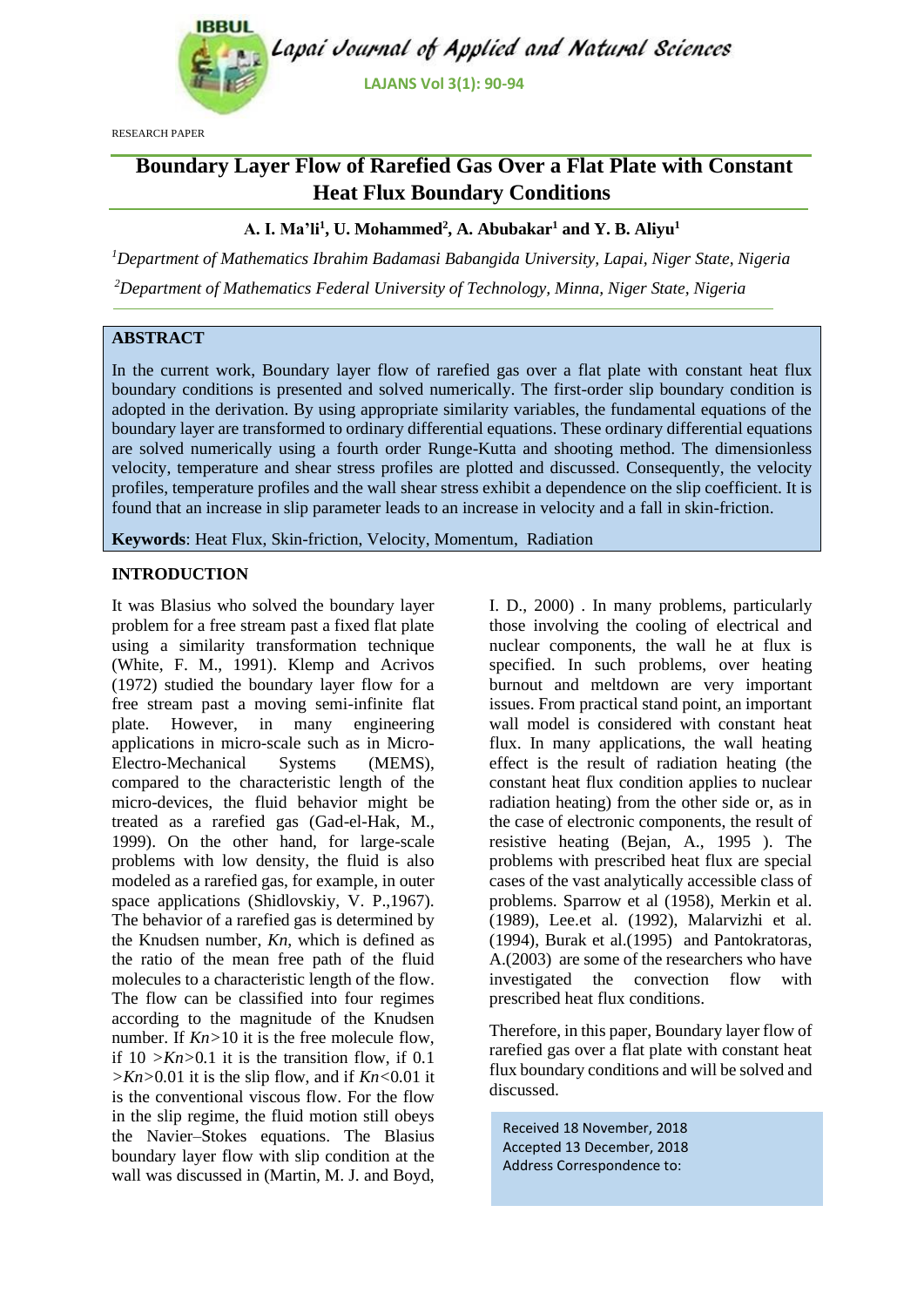#### **MATHEMATICAL FORMULATION**

The two dimensions, steady laminar, external fluid over a surface with slip boundary conditions, which move with constant velocity  $u_w$  in a viscous incompressible fluid, the ambient fluid or the far flow from the plate moves with constant velocity  $u = u_{\infty} + \epsilon$  in the direction of the plate velocity. It is assumes that the no slip condition on the flat plate is replaced with partial slip condition on the form  $\bar{u}(\bar{x},0) = \bar{u}_w + A\left(\frac{\partial \bar{u}}{\partial \bar{v}}\right)$  $\frac{\partial u}{\partial \bar{y}}$  $\hat{y}=0$  (Zhu, j. et al); when  $\bar{x}$  and  $\bar{y}$  are the Cartesian coordinates along the plate and normal to it, respectively, u is the velocity component along the  $\bar{x}$  – direction and A is the slip coefficient .

The continuity, momentum and energy equations are given by

$$
\frac{\partial u}{\partial x} + \frac{\partial u}{\partial y} = 0 \qquad (1)
$$
  

$$
u \frac{\partial u}{\partial x} + v \frac{\partial v}{\partial y} = v \frac{\partial^2 u}{\partial y^2} \qquad (2)
$$
  

$$
u \frac{\partial T}{\partial x} + v \frac{\partial T}{\partial y} = \alpha \frac{\partial^2 T}{\partial y^2} \qquad (3)
$$

With associated boundary conditions:

$$
y = 0, u(x, 0) = u_w + A \left(\frac{\partial u}{\partial y}\right)_{y=0}, v = 0, -k \frac{\partial T}{\partial y}(x, 0) = q^w
$$
  

$$
y \to \infty, u = u_\infty + \epsilon, T = T_\infty
$$

We assume that  $A = \left(\frac{u_w}{u_w}\right)^2$  $\left(\frac{u_w}{v_x}\right)^{1/2} \lambda$ , where v is the kinematic viscosity of the fluid and  $\lambda$  is the slip parameter, which is non-negative constant.

We define the similarity variable 
$$
\eta
$$
  
\n
$$
=y\sqrt{\frac{u_{\infty}}{vx}}, u = u_{\infty} + f'(\eta), v =
$$
\n
$$
\frac{1}{2}\sqrt{\frac{u_{\infty}}{vx}}(\eta f'(\eta) - f) \text{ and } \theta = \frac{T - T_{\infty}}{\frac{q^{v}}{k}(\frac{vx}{u_{\infty}})^{\frac{1}{2}}}
$$
 which was

introduce by Bejan [6]; then the Nervier-Stokes equations in dimensions under boundary layer approximations reduces to the following governing differential equation and the boundary conditions for this problem and are given by Bejam, A. (1995).

$$
f''' + \frac{1}{2}ff'' = 0
$$
 (4)

$$
\theta'' + \frac{1}{2}Pr(f\theta' - f'\theta) = 0 \tag{5}
$$

$$
\eta = 0, f(0) = 0, f'(0) = 1 + \lambda f''(0), \theta'(0) = -1
$$
\n(6)

$$
\eta \to \infty, f'(\infty) = 1 + \epsilon, \theta(\infty) = 0 \tag{7}
$$

Where  $\epsilon = \frac{(u_{\infty} - u_w)}{n}$  $rac{\delta u_w}{u_w}$  and  $\lambda = \frac{U_{slip}}{U_{\infty}}$  $\frac{J_{slip}}{U_{\infty}} = \left(\frac{2}{\sigma}\right)$  $\frac{2}{\sigma}$  –  $1\int K_{n,x}Re_x^2$ 1  $\frac{2}{x}$  is dimensionless parameter with  $K_{n,x}=\frac{1}{x}$  $\frac{1}{x}$ ,  $Re_x^2$ 1  $\frac{z}{x} = \frac{u_{\infty}}{2x}$  $\frac{u_{\infty}}{2v}$ .

The slip velocity at an isothermal wall can be obtained based on Maxell's first order approximation as (White, 1999 and Gad-el-Ha, 1999),.

 $U_{slip} = \left(\frac{2}{a}\right)$  $\left(\frac{2}{\sigma}-1\right)$   $l\frac{du}{dy}$  $\frac{du}{dy}$  where  $\sigma$  is the tangential momentum accommodation coefficient and *l* is the mean free path.

#### **Numerical methods**

Eqs. (3) and (4) along with boundary conditions are solved using shooting method by converting them to an initial value problem.

We set

$$
f' = z
$$
  
\n
$$
z' = p
$$
  
\n
$$
p' = -\frac{fp}{2}
$$
  
\n
$$
\theta' = q
$$
  
\n
$$
q' = -\frac{1}{2} Pr f q + z \theta
$$

with the boundary conditions

$$
f(0) = 0, z(0) = 1 + \lambda p(0), q(0) = -1
$$

In order to integrate (17) and (18) as an initial value problem we require a value for  $p(0)$ i.e.  $f''(0)$  and  $\theta(0)$  but no such values are given in the boundary. The suitable guess values for  $f''(0)$  and  $\theta(0)$  are chosen and then integration is carried out. We compare the calculated f' and  $\theta a t \eta = 4$  (say) with the given

boundary conditions  $f'(4) = 1 + \epsilon$  and  $\theta(4) = 0$  and adjust the estimated values,  $f''(0)$  and  $\theta(0)$ to give a better approximation for the solution. We take the series of values for  $f''(0)$  and  $\theta(0)$ , and apply the fourth order classical Runge–Kutta method with step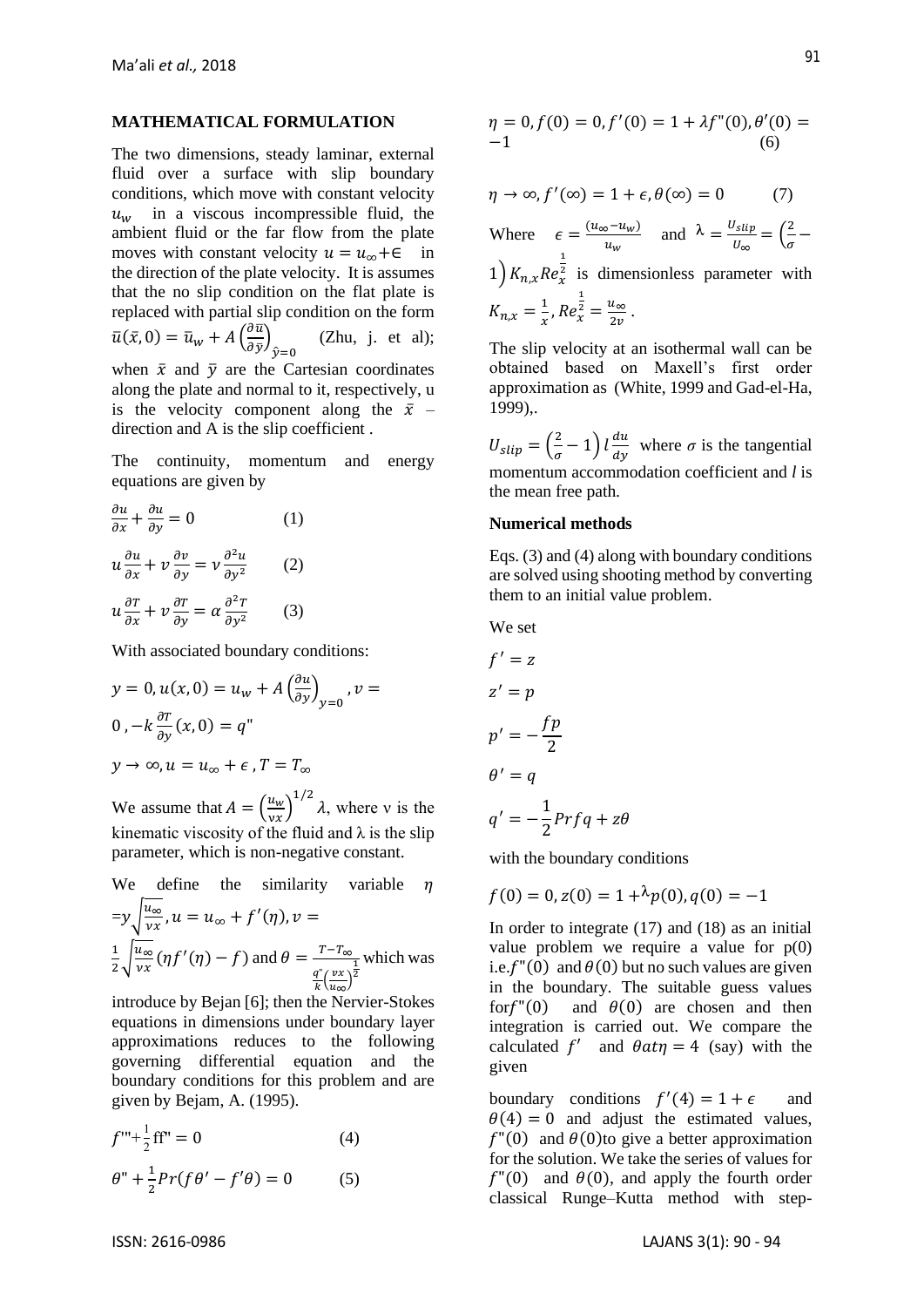size $\Delta \eta = 0.01$ . The above procedure is repeated until we get the converged results within a tolerance limit of 10<sup>-6</sup>.

Table.1: Effects of Pandtlnumbers on the skin friction and temperature at  $=0$ 

| Pr                          | л | F   | (0)          | $\theta(0)$ |
|-----------------------------|---|-----|--------------|-------------|
| 0.01                        |   | 0.2 | 0.0759057962 | 2.926230422 |
| 0.05                        |   | 0.2 | 0.0759057962 | 2.669318505 |
| 0.1                         |   | 0.2 | 0.0759057962 | 2.414296225 |
| 1                           |   | 0.2 | 0.075089692  | 1.067059526 |
| $\mathcal{D}_{\mathcal{L}}$ |   | 0.2 | 0.075905795  | 0.760090631 |
| 3                           |   | 0.2 | 0.075905794  | 0.621894645 |
| 4                           |   | 02  | 0.075905794  | 0.539236910 |
|                             |   |     |              |             |

Table.2: Effects of  $\varepsilon$  on the skin friction and temperature at  $\eta=0$ 

| Pr   | λ | E        | (0)             | $\theta(0)$ |
|------|---|----------|-----------------|-------------|
| 0.71 | 1 | $-0.6$   | $-0.192216656$  | 1.604056639 |
| 0.71 | 1 | $-0.4$   | $-0.133843477$  | 1.502614995 |
| 0.71 | 1 | $-0.2$   | $-0.069692518$  | 1.413898806 |
| 0.71 | 1 | $\Omega$ | 4.1036264615396 | 1.335932554 |
| 0.71 | 1 | 0.2      | 0.074890280     | 1.267091044 |
| 0.71 | 1 | 0.4      | 0.154584485     | 1.206011630 |
| 0.71 | 1 | 0.6      | 0.238683358     | 1.151545785 |

Table.3: Effects of slip constant on the skin friction and temperature at  $\eta=0$ 

| Pr   |    | F  | f''(0)      | $\theta(0)$ |
|------|----|----|-------------|-------------|
| 0.71 | 3  | 02 | 0.043050464 | 1.246521918 |
| 0.71 | 5  | 02 | 0.030137967 | 1.238635283 |
| 0.71 | 10 | 02 | 0.017201574 | 1.230974699 |
| 0.71 | 15 | 02 | 0.012031379 | 1.227977356 |
| 0.71 | 20 | 02 | 0.009250157 | 1.226379715 |
| 0.71 | 25 | 02 | 0.007513135 | 1.225387057 |
| 0.71 | 30 | 02 | 0.006325266 | 1.224710488 |
|      |    |    |             |             |

## **RESULTS AND DISCUSSION**



Fig.1. Velocity distribution as a function of η for various values of  $\varepsilon$ 



Fig.2. Variation o f the velocity gradient as function of  $\eta$  for various values of  $\varepsilon$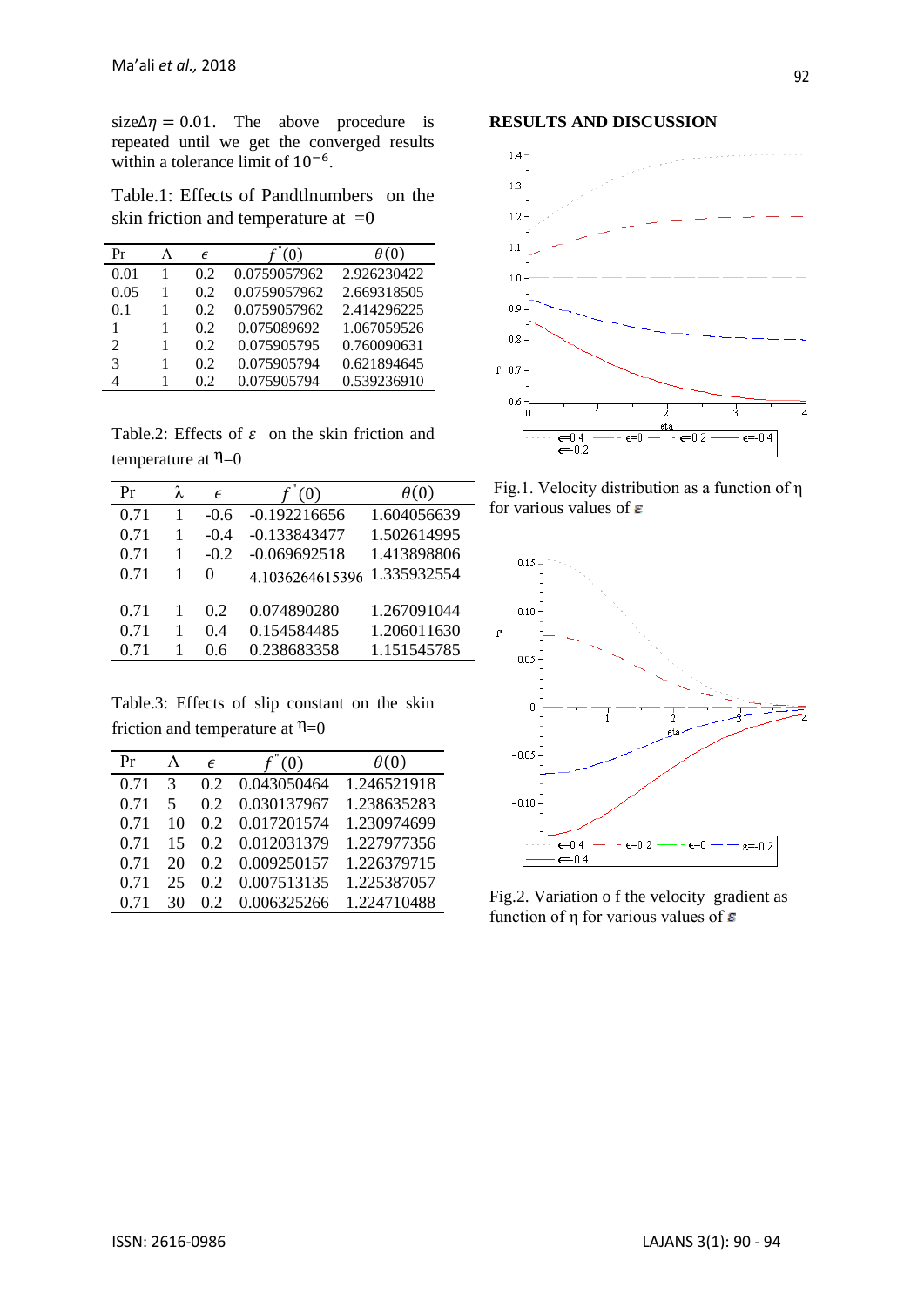

Fig.3. Variation o f the of the non-dimensional temperature as function of η for various values of  $\boldsymbol{\varepsilon}$ 



Fig.4. Variation of the velocity profile as function of η for various values of λ



Fig.5. Variation o f the of the velocity gradient as function of η for various values of λ



Fig.6. Variation o f the of the non-dimensional temperature as function of η for various values of pandtl

In order to get a clear insight of the physical problem, numerical computations have been carried out using the method described in the previous section for various values of different parameters such as velocity ratio parameter  $(\epsilon)$ , slip parameter  $(\lambda)$  and Prandtl number (Pr) encountered in this problem. For illustrations of the results, numerical values are plotted in Figs. 1–6. Table1, table2 and table3 represent the effect of pandtl number, $\epsilon$  and slip constant on skin friction and temperature at  $\eta=0$ . The influences of velocity ratio parameter  $(\epsilon)$  on velocity, shear stress and temperature are presented in Figs. 1–3. With the increasing velocity ratio parameter, fluid velocity increases in Fig.1. Fig. 2 exhibits that the shear stress decreases with increasing velocity ratio parameter. It is quite obvious that the velocity within the boundary layer increases as the free stream velocity increases. The temperature is found to decrease with increasing  $\epsilon$  (Fig. 3). Fig. 5 and Fig 5 show variation of dimensionless velocity and velocity gradient as function of η. These figure indicate that in case of no slip condition (without micro channel), the velocity at the wall is equal to one. With the increasing values of  $\lambda$ , the fluid velocity increases monotonically.Due to the slip condition at the plate the velocity of fluid adjacent to the plate has some positive value and accordingly the thickness of momentum boundary layer decreases. . Increasing slip coefficient λ tends to decrease the skin friction coefficient in Fig.